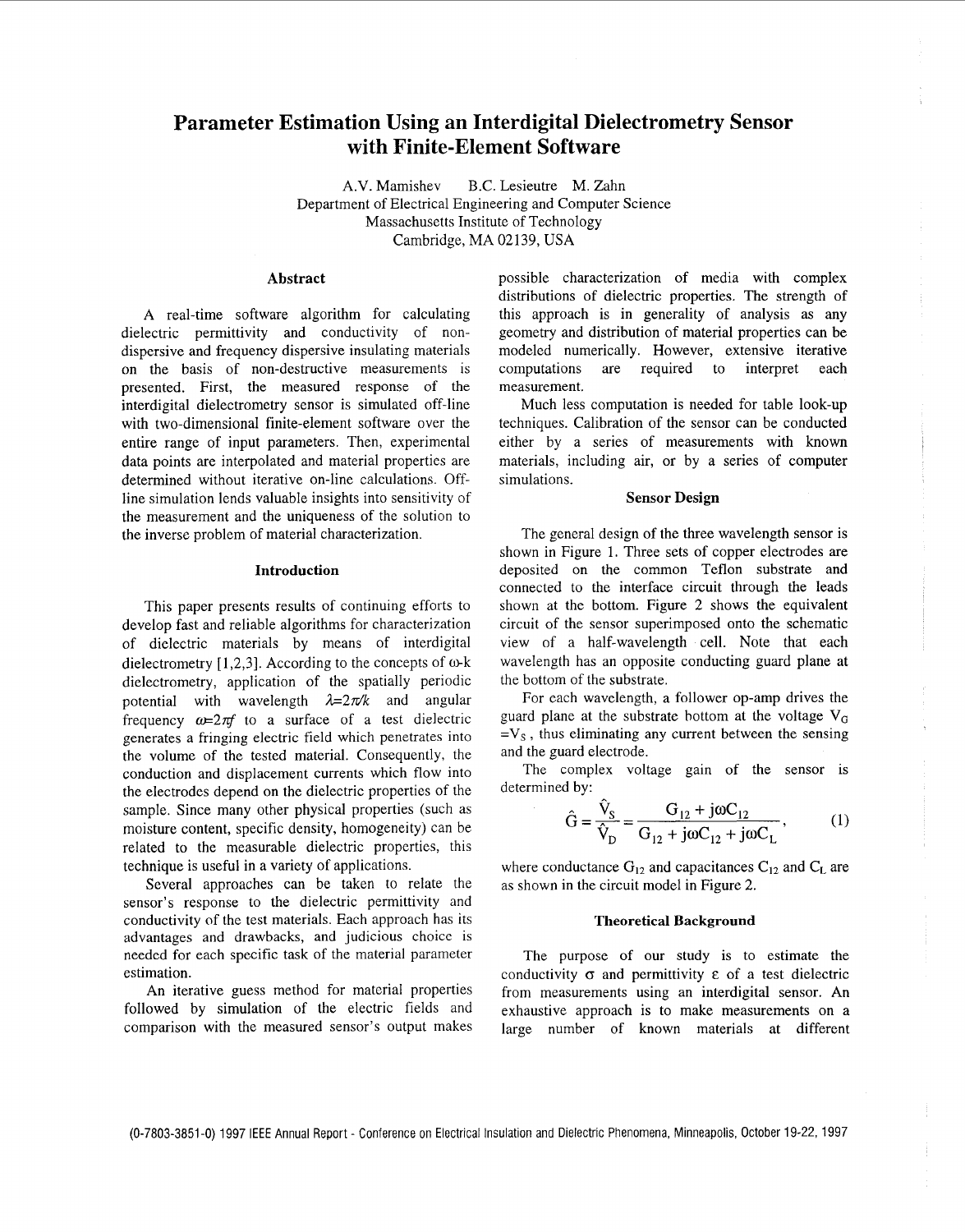<span id="page-1-0"></span>frequencies *f* and tabulate the responses. Now, given this tabulated look up table and our response, we can identify the values of the material properties that result in the observed response.



Figure 1. The latest design of the three-wavelength interdigital sensor with wavelengths of *2.5,* 5.0, and 1.0 mm [4].



Figure 2. Floating voltage mode measurement of gain, phase,  $C_{12}$  and  $G_{12}$  with actively driven backplane voltage equal to the sensing voltage.

In practice we expedite this process by simulating the response for a wide range of parameters and frequencies using the finite-element software package Maxwell by Ansoft. One of the purposes of this paper is to demonstrate that our look up table need not be generated in terms of the three independent variables,  $\sigma$ ,  $\epsilon$ , and f. The response can be inferred from just two of these:  $\sigma$  and  $\varepsilon$ . The  $\sigma$ -f relation we use allows us to relate changes in frequency to an effective change in conductivity.

Consider a parallel-plate capacitor of area S and gap d in which the terminals are separated by a homogeneous material with a complex permittivity  $\epsilon^* = \epsilon - i\sigma / 2\pi f$ . Suppose a sinusoidal voltage with

complex amplitude  $\hat{V}$  is applied across the terminals, the steady-state current  $\hat{\mathbf{l}}$  is a function of  $\sigma$ ,  $\epsilon$ , and f.

$$
\hat{\mathbf{I}} = \hat{\mathbf{V}} \, j2\pi f \, (\boldsymbol{\varepsilon} - \frac{j\sigma}{2\pi f}) \, k \,, \tag{2}
$$

where the constant *k=S/d* depends only on the geometry. The response changes with frequency in a well understood way. At applied frequency  $f_i$ , where the material conductivity is  $\sigma_i$ 

$$
\hat{\mathbf{I}}_i = \hat{\mathbf{V}} j2\pi f_i (\varepsilon - \frac{j\sigma_i}{2\pi f_i})k
$$
\n
$$
= \hat{\mathbf{V}} \left( \frac{f_i}{f_r} \right) j2\pi f_r (\varepsilon - j \frac{\sigma_i (f_r / f_i)}{2\pi f_r}) k
$$
\n(3)

which is simply the same response one would obtain at reference frequency  $f<sub>r</sub>$  if the sample's conductivity is  $\sigma_i(f_r/f_i)$ , with the magnitude scaled by  $(f_i/f_r)$ ,

$$
\hat{\mathbf{I}}_{\mathbf{r}} = A \hat{\mathbf{V}} \mathbf{j} 2\pi f_{\mathbf{r}} (\varepsilon - \frac{\mathbf{J} \sigma_{\mathbf{r}}}{2\pi f_{\mathbf{r}}} ) k , \qquad (4)
$$

where  $\sigma_r = \sigma_i(f_r / f_i)$  and  $A = (f_r / f_r)$ . This analysis allows dispersive materials where **E** and *0* are functions of frequency and generalizes to multiple dielectric regions.

Consider our two-dielectric interdigital sensor arrangement in Figure *2.* The "sensed" complex voltage  $\hat{V}_s$  across the load capacitor will depend on the known and *f*, and the unknown  $\varepsilon_2$  and  $\sigma_2$ . Suppose at some well-chosen reference frequency *fr* the magnitude and phase of the complex gain of (1) was tabulated for all  $\varepsilon_2$ and  $\sigma_2$  keeping  $\varepsilon_1$  constant. Then consider a test on an unknown sample whose properties are not known but are to be determined. From a practicai point of view we would like to run an experiment at a drive frequency such that there is appreciable phase in the response to be able to accurately distinguish  $\sigma_2$  and  $\varepsilon_2$ . Furthermore, the material may be dispersive and as such its properties will change with frequency. For these reasons the test might not be conducted at the reference frequency. Nevertheless, given the measurement frequency  $f_i$ , the response and tabulated results from computer simulation at the reference frequency  $f_r$  we can estimate the parameters  $\sigma_2$  and  $\varepsilon_2$  at frequency  $f_i$ , Specifically, for each G<sub>12</sub>-C<sub>12</sub> (transconductance-transcapacitance) pair determined from (1) at frequency  $f_i$ , one can identify the corresponding  $\varepsilon_2$  and  $\sigma_2$  at the reference frequency that would give this response. Note that  $\sigma_i = \sigma_r(f_i/f_r)$  so that  $\sigma_2$  at the frequency  $f_i$  can readily be obtained.

Let's introduce the *0-f* normalization which allows one to find the values of  $G_{12}$  and  $C_{12}$  for any value frequency f and any given pair of  $\varepsilon$  and  $\sigma$ .

For capacitances, the normalization is:

$$
C[f_r, \sigma_i f_r / f_i, \varepsilon] = C[f_i, \sigma_i, \varepsilon],
$$
 (5)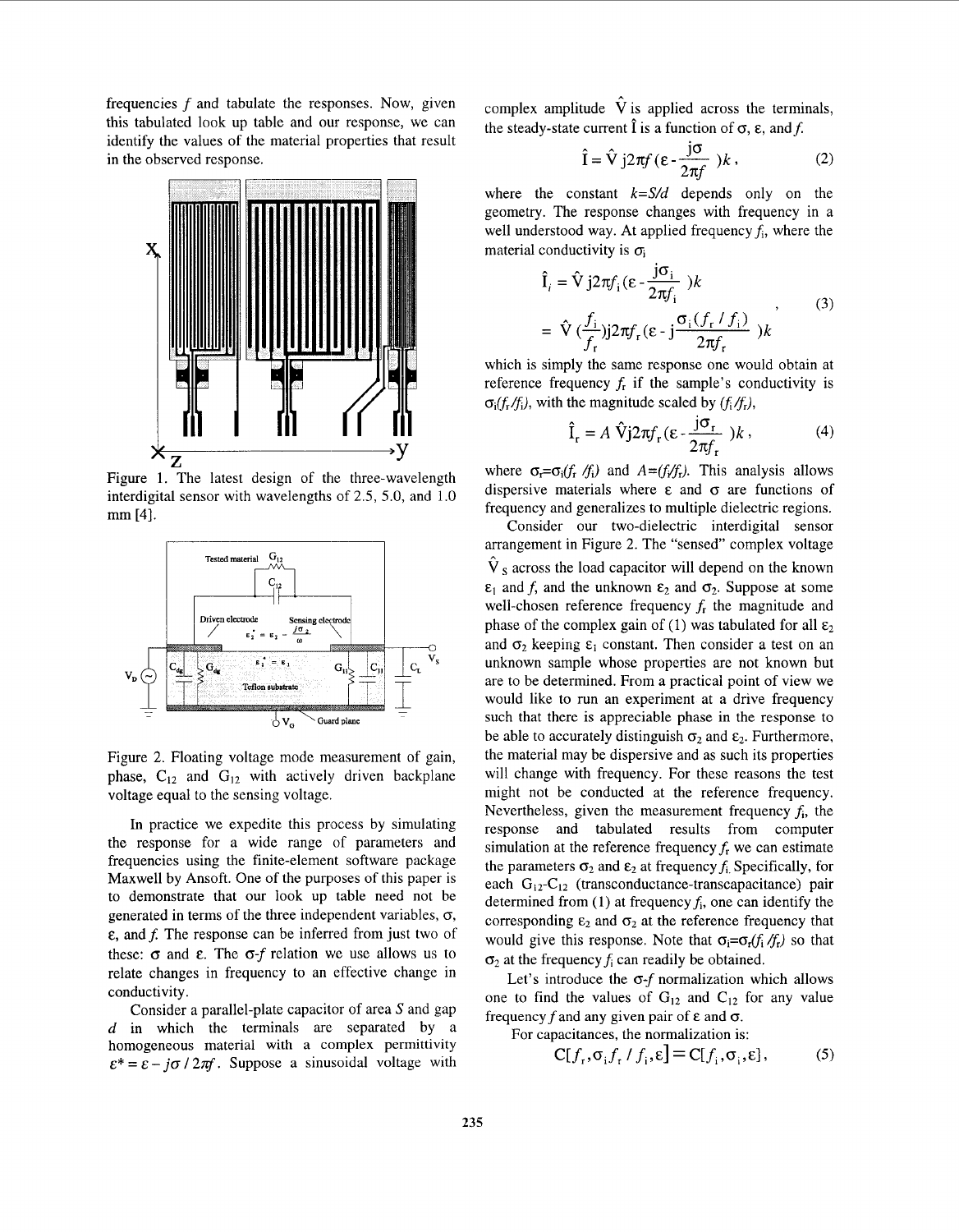where  $\sigma_i$  is the conductivity of interest,  $f_i$  is the measurement frequency of interest, and *fr* is the reference frequency.

Similarly, for conductances, the normalization is:

$$
G[f_r, \sigma_i f_r / f_i, \varepsilon] = \frac{f_r}{f_i} G[f_i, \sigma_i, \varepsilon],\tag{6}
$$

To best visualize the variation of conductance with conductivity, it is convenient to plot the conductance normalized to  $\sigma/\sigma_r$ , where  $\sigma_r$  can be chosen arbitrarily.

# **Algorithm**

The following algorithm is used for estimation of complex dielectric permittivity from measurements with the interdigital sensor:

1) Convert the values of gain and phase measured at frequency  $f_i$  to  $G_{12}$  and  $C_{12}$  by solving (1).

2) Normalize to  $f<sub>r</sub>$  by applying (5) and (6).

3) By interpolation, find the values of  $\varepsilon$  and  $\sigma$  on the calibration surfaces that correspond to the reference frequency values of  $G_{12}$  and  $C_{12}$ .

**4)** Calculate the conductivity value at measurement frequency  $f_i$  by applying  $\sigma_i = \sigma_r(f_i/f_r)$ .

These steps are performed for each distinct measurement frequency separately. Note that this procedure does not require any iterations and extensive computations, so, the inversion is performed nearly instantly once the look up table at the reference frequency has been computed..

The range of calibration should be selected so that the ratio  $\omega \varepsilon / \sigma$  is between 10<sup>-3</sup> and 10<sup>3</sup>. Outside of this range the influence of one of the variables on the output is insignificant.

# **Calculation for the Entire Grid**

The results of calculations presented below are for the *5* mm wavelength of the interdigital sensor in Figure 1 with the thickness of teflon substrate equal to 254  $\mu$ m and with a 50% metallization ratio.

The variation of the normalized  $G_{12}$  and  $C_{12}$  are shown in Figure 3 and Figure 4, respectively, using a reference frequency  $f_r = 1$  Hz. For higher values of  $\varepsilon$ , the influence of the substrate on the output is reduced and the normalized transconductance **is** almost proportional to  $\sigma$  of the tested material. For a single region parallelplate capacitor with a homogeneous lossy dielectric these plots would be flat. That is, the capacitance would be linear with  $\varepsilon_r$  and independent of  $\sigma$  while the normalized conductance is independent of both variables.



Figure 3. Variation of normalized transconductance  $G_{12}$ at frequency  $f_r = 1$  Hz for the entire range of  $\varepsilon_r = \varepsilon_2 / \varepsilon_0$ and  $\sigma = \sigma_2$ .



Figure 4. Variation of transcapacitance  $C_{12}$  at frequency  $f_r = 1$  Hz for the entire range of  $\varepsilon_r = \varepsilon_2 / \varepsilon_0$  and  $\sigma = \sigma_2$ .

These functional dependencies have relatively simple functional shapes, so, the surfaces shown can be approximated with analytical functions, if desired.

Another important observation is that each variable exhibits a monotonic behavior, it either increases or decreases smoothly with variation of  $\varepsilon_r$  or  $\sigma$  when the other variable (correspondingly  $\sigma$  or  $\varepsilon$ <sub>r</sub>) remains constant. Such behavior guarantees that the inverse problem has a unique solution.

#### **Solving the Inverse Problem**

The solution for the forward program is stored in computer memory in the form of the table which consists of columns  $(\epsilon, \sigma, G_{12}, C_{12})$ . Thus, plotting  $\epsilon[G_{12}, G_{12}]$  $C_{12}$ ] and  $\sigma[G_{12}, G_{12}]$  displays the graphical solution of the inverse problem for the entire range of the values of